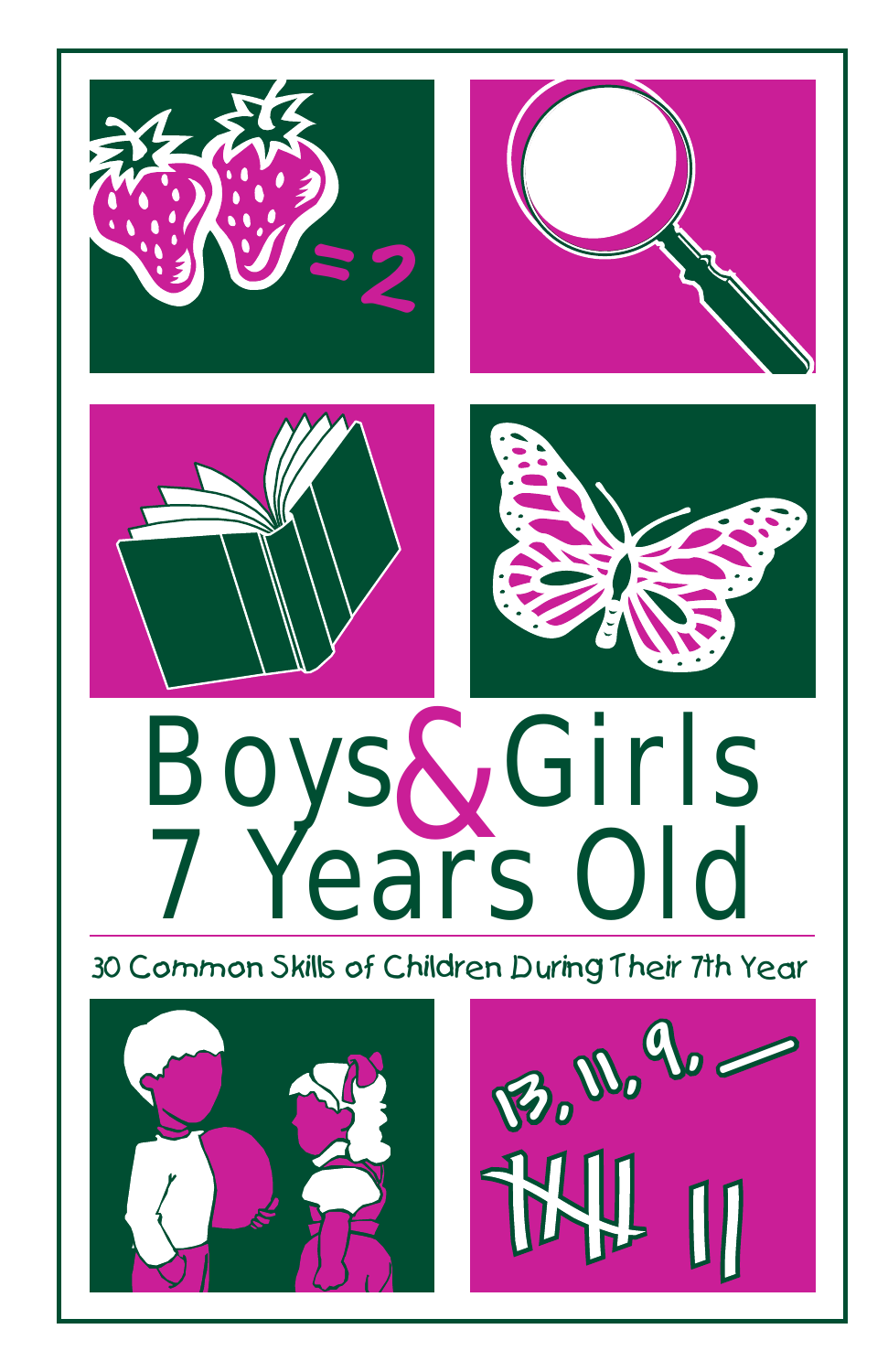# Young children are always learning.

They grow and develop at different rates, have different interests, and different experiences. This guide presents some of the skills most children are able to do during their 7th year.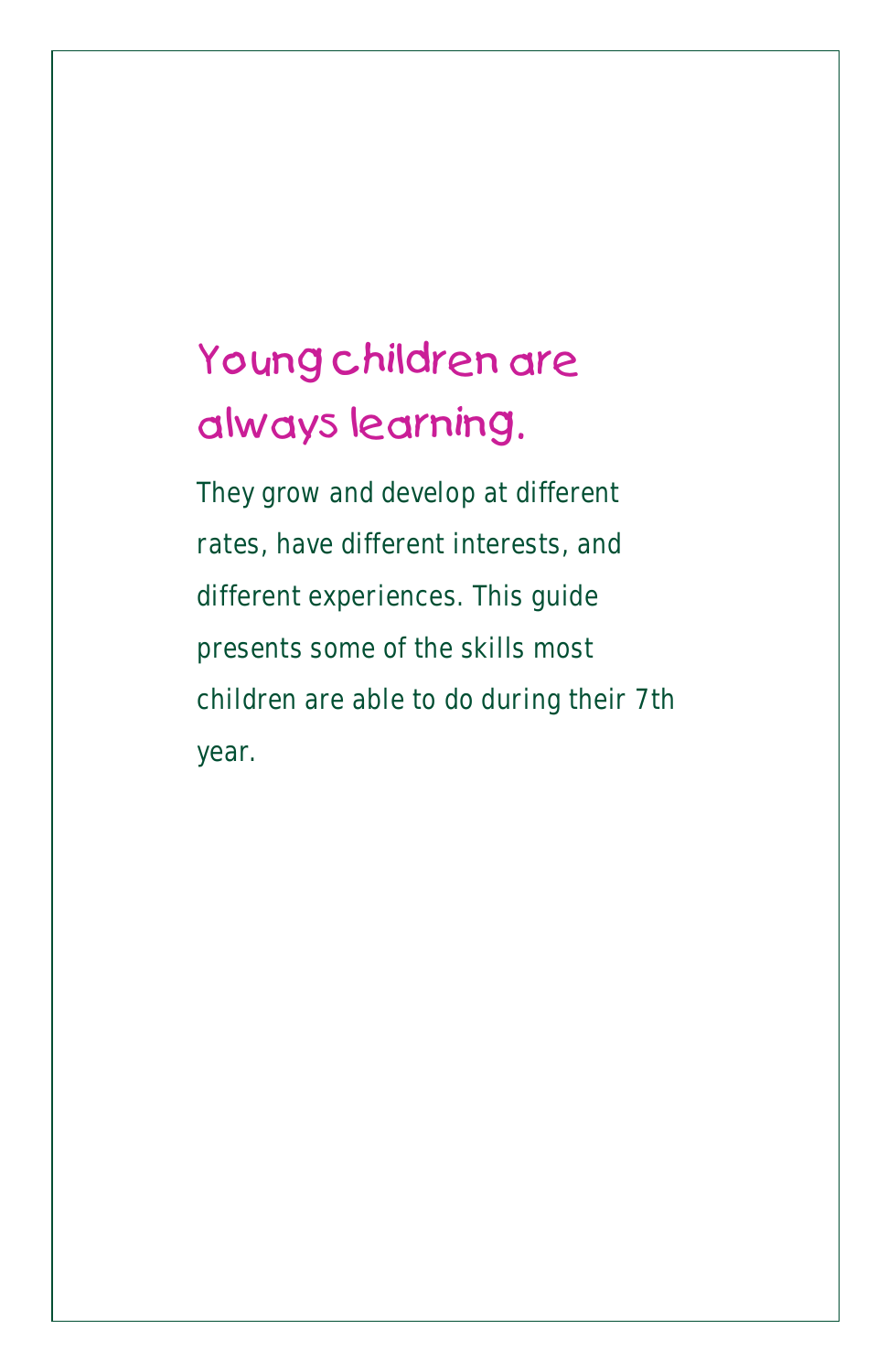# During the 7th year, a child.

#### Likes to investigate and is eager to learn 1.

- pays close attention to new things and asks lots of questions about them •
- looks for a book in the library on the animals she/he just saw at the zoo •
- tries to build an airplane from wood that matches the one in the TV program •

#### 2. Wants to make her/his own choices

- decides to make a sand castle even if everyone else is swimming •
- feels comfortable choosing a game to play although most others decide to go to the playground •

#### 3. Can pay attention to an activity over a longer period of time

- will finish reading a book to the end
- returns to finish working on a project day after day until it is complete •

#### 4. Works and plays well in a group

- plays as a good team member in the neighborhood soccer game •
- is willing to wait for a turn when helping to decorate the cookies •
- knows to play by the rules in the family card game of Go Fish •

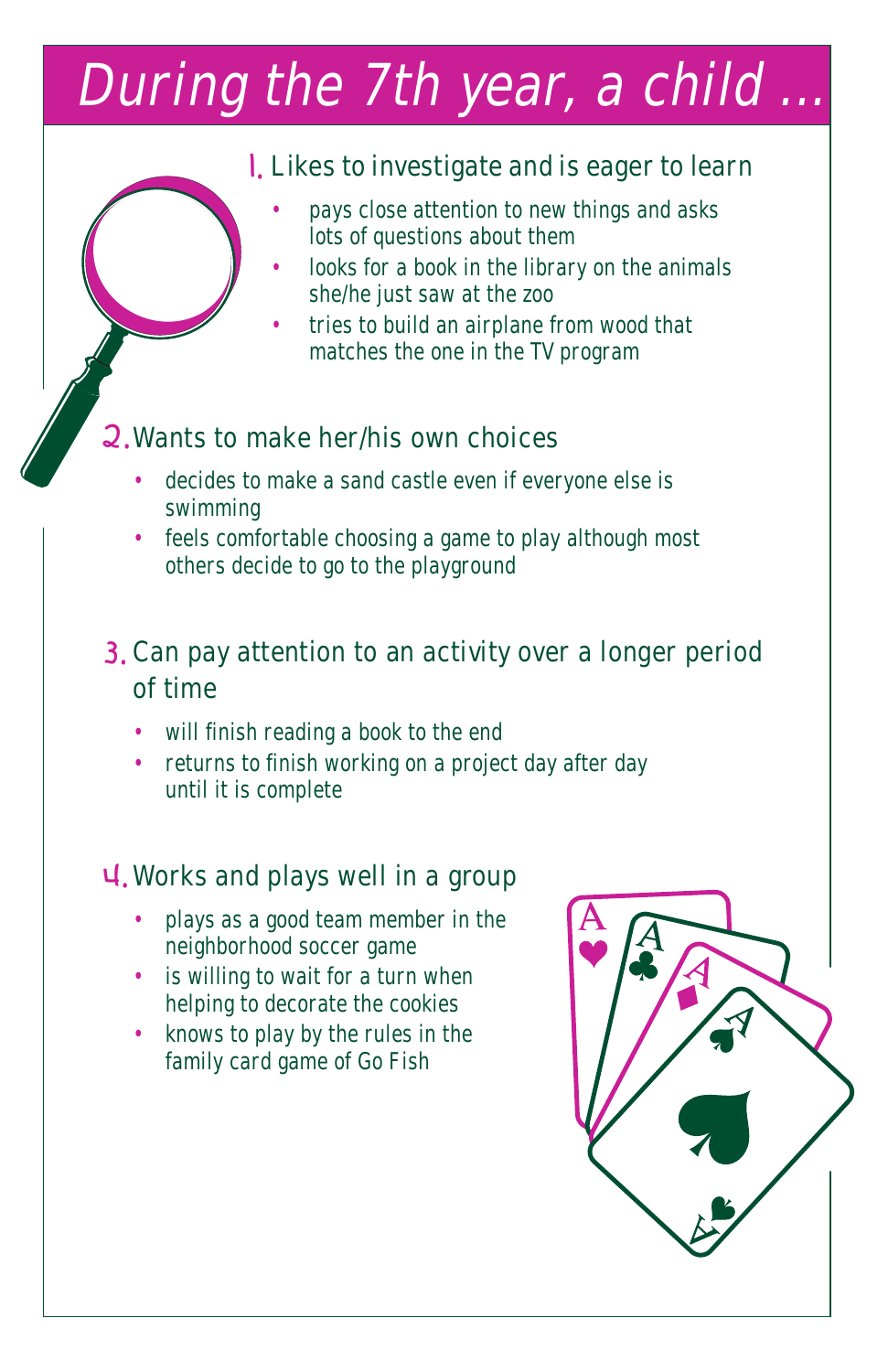#### 5. Discusses how to solve problems

- talks to two friends about including the new boy in their game •
- asks mom what to do when her/his brother tells her/him to do something wrong •

#### Is willing to be responsible 6.

- knows to put dirty clothes into the hamper at night •
- asks for a special job when the family is cleaning the house because company is coming •
- admits to grandma that she/he dropped the flower pot •
- cleans up after painting a picture without being told to clean •

#### 7. Adjusts well to new situations

- stops watching a movie without complaining to go to the store with dad •
- is comfortable staying with a neighbor while mom goes to the dentist •

#### Listens to and thinks about what 8. others are saying

- is interested in a cousin's story about a vacation and asks for more details •
- sees a dog on TV and asks how to teach our dog to do those tricks •

#### 9. Speaks with meaning and understanding

- can clearly explain how to set the timer on the microwave oven •
- accurately tells dad what she/he saw during the trip to the museum
- enjoys telling the funny story about what happened in the park •

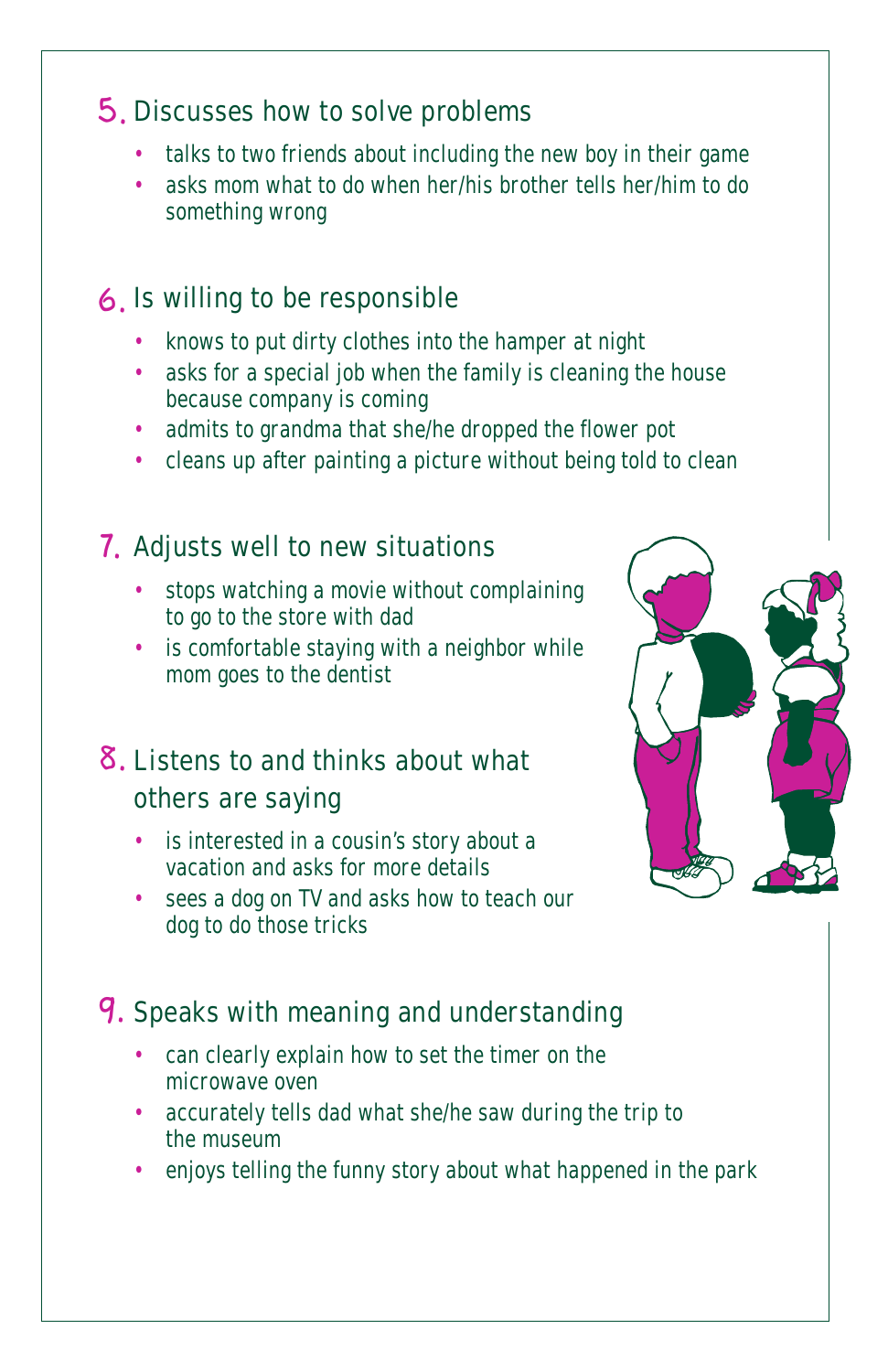#### **lO**. Uses language for many different reasons

- asks good questions, like "Why don't the stars shine during the day ?" •
- uses many colorful words to tell an exciting story about the camping trip
- explains in great detail how to make a paper snowflake

#### II. Likes to listen to stories being read or to read alone

- looks forward to story time at the library or museum
- gets excited about buying a new book when shopping
- enjoys spending time alone in the bedroom reading

#### 2. Reads for many different reasons

- reads several books on the same topic to learn more about horses •
- tries to read a cook book to see how to make chocolate chip cookies
- reads all of the Dr. Seuss stories that are on the bookcase •

#### 13. Uses a variety of strategies to become a better reader

- figures out what a word is by sounding it out •
- looks at pictures to help to see what the story is saying •
- skips hard words at first then goes back after figuring out the words' meaning •
- guesses what will happen in the story before getting to the end •

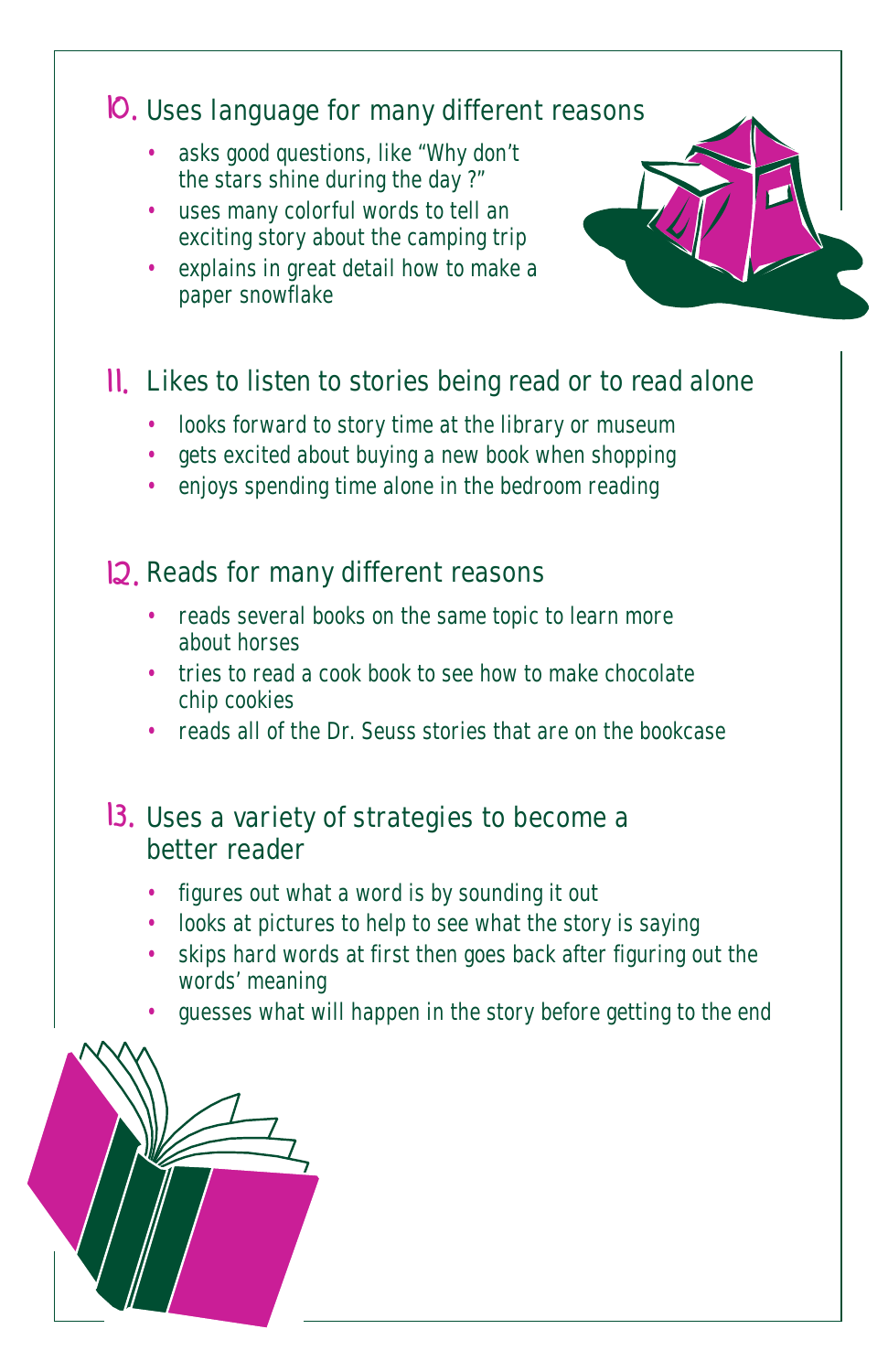#### Uses writing for many reasons 14.

- makes a list of games to take on vacation •
- sends a letter to grandma
- writes a short story about a dream

#### **15. Pays attention to spelling**

**Tuesday Wed**

**7**

**14**

**ay**

**6**

**May**

- looks in books for the correct spelling of words •
- asks for help spelling a word •
- notices when a word is not spelled correctly

#### **16.** Knows that a story should have some kind of order

- realizes a story needs a beginning, middle and end •
- tells what happened "next" as she/he tells or writes the story •
- begins to understand that each story should have only one main topic •

#### 17. Understands reading and writing numbers

- knows that 12 and twelve and counting aloud to 12 means the same •
- can read a calendar and give the date •
- sees the clock says 12:00 and knows its time for lunch •

#### Uses pictures to solve math problems 18.

- draws a picture of the animals to see how many legs in all are on 3 horses •
- sees that 20 is the same quantity if it is 20 cookies or  $10 \text{ dogs} + 10 \text{ cats}$ •
- draws a pie to show how to share two pizzas with 8 people •



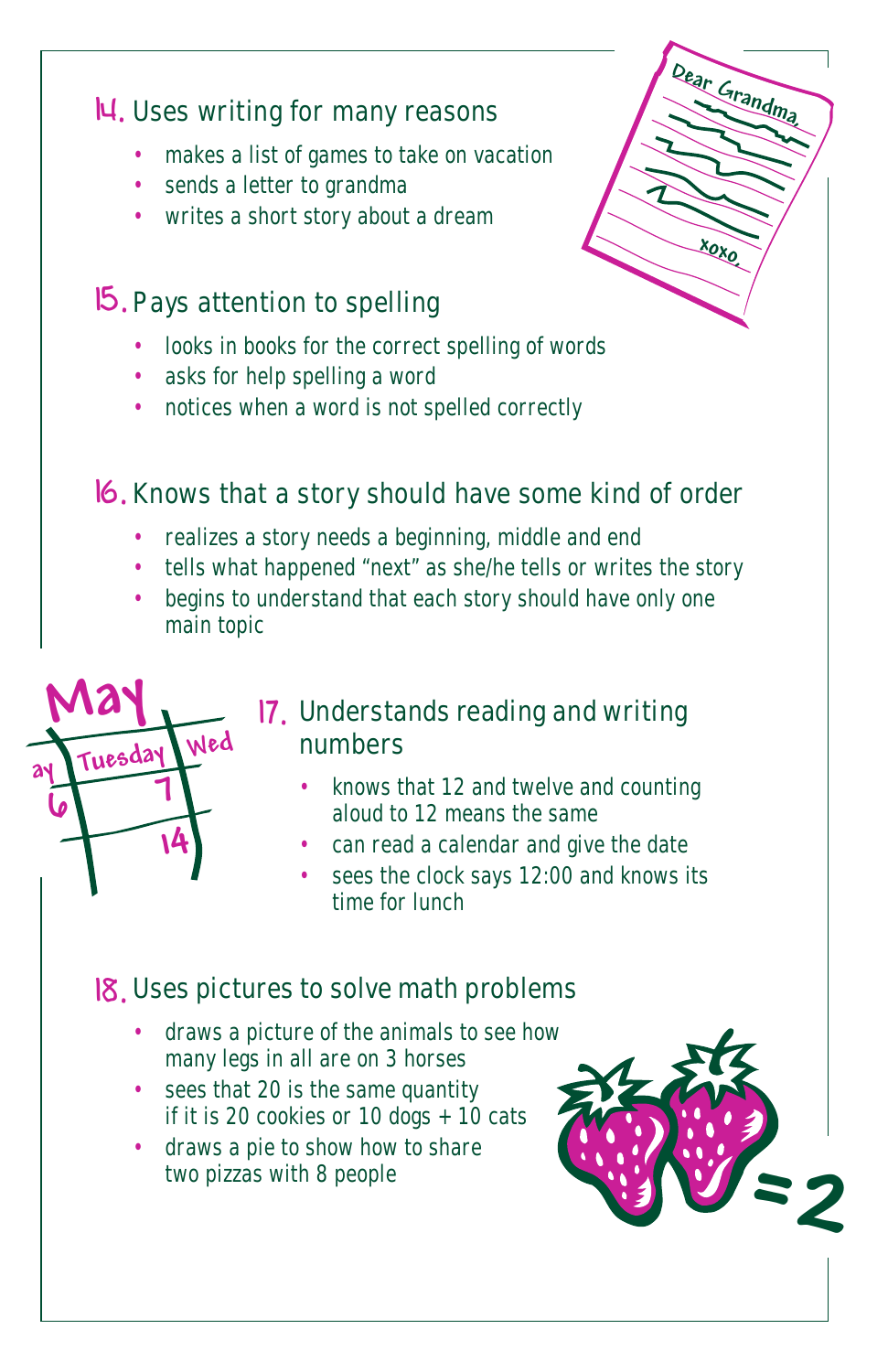#### 19. Sees patterns in numbers

- knows what numbers come next when counting  $13, 11, 9, \ldots$
- counts cards by 2's to quickly see who won the card game

#### 20. Enjoys collecting and recording information

asks the children who wants grape and who wants orange soda and tallies their answers •

**13**

 **11**

 $\frac{1}{11}$ ,  $\frac{9}{1}$ 

- keeps track of how many more days until spring vacation •
- adds how much money they made selling lemonade on the corner •

#### Notices small differences in sights, sounds, 21. and smells

- sees that grandma is wearing new earrings and says they are very pretty •
- hears a neighbor's dog barking and knows whose dog it is
- knows what mom is cooking for dinner by the smell

#### 22. Closely examines living and non-living things

- watches a cat for a long time while it eats, drinks and licks itself clean •
- looks at a butterfly under a magnifying glass
- compares the different types of rocks collected near the river bank

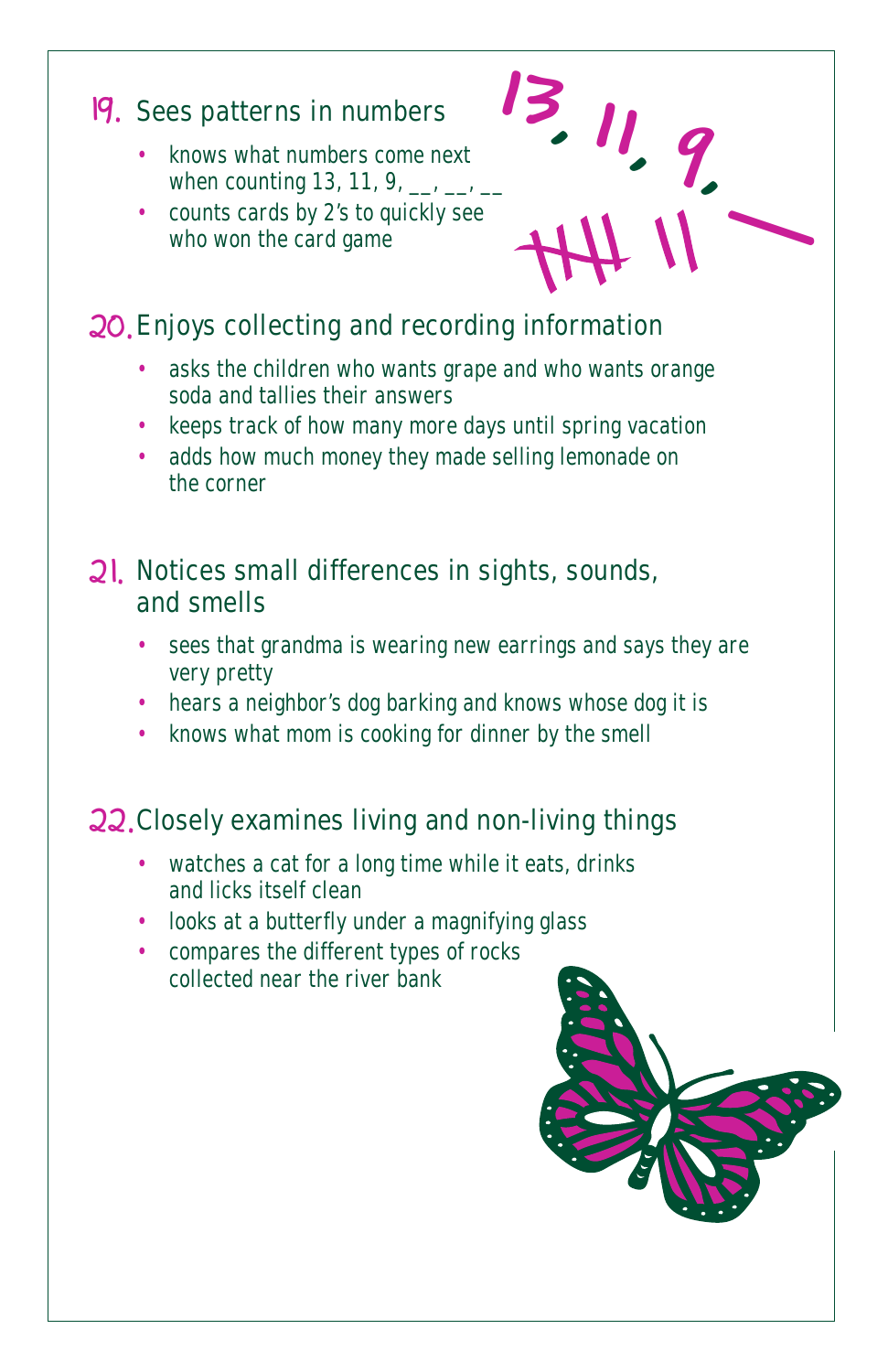

#### 23. Wants to conduct and talk about scientific experiments

- wants to soak a bean until it sprouts and then plant it in soil •
- watches to see how long it takes a bowl of water to evaporate •
- likes to mix colors of play dough together and guess what new color they will make •

#### Asks many detailed what and how questions 24.

- How can we find out if this is a good place for a robin to make a nest? •
- What would happen if oil got spilled on the floor and someone stepped in it?

#### 25. Sees the need for people to rely on one another

- asks others for help or opinions when trying to complete a project •
- knows the farmer must do his job for there to be milk and bread in the store
- reminds the family to recycle cans and jars for the good of everyone on earth

#### Notices differences in people 26.

- sees that some children are better at sports or •
- ` reading than others
- talks about how nice or not nice playmates are
- realizes that some children have physical or mental limitations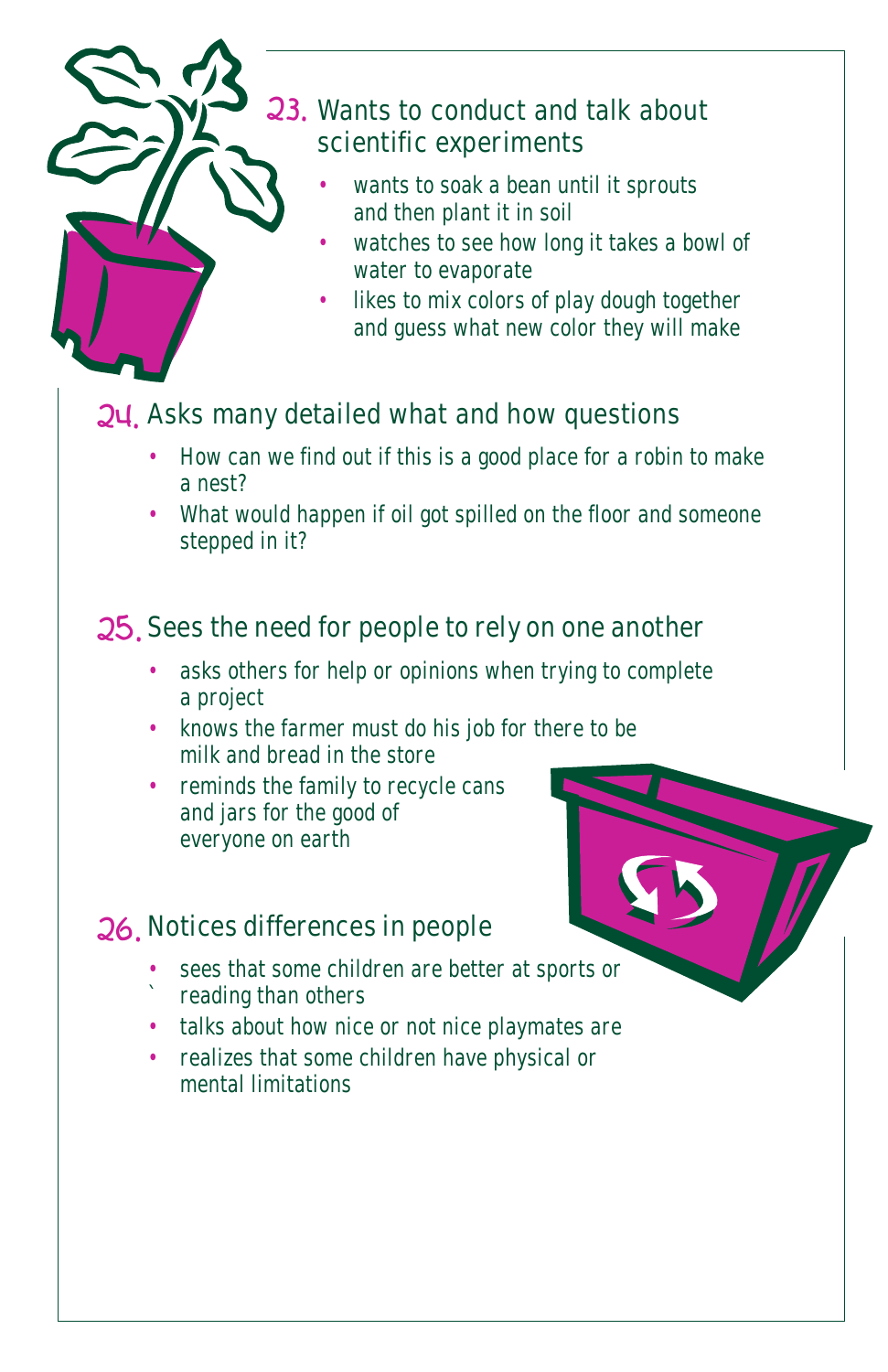#### 27. Begins to understand the meaning of past time

- talks about things she/he used to do when she/he was 4 and 5 and 6 •
- asks grandpa about what things were like when he was 7 years old •

#### Expands interests in art, music and plays 28.

- gets very detailed when building with Lego's or blocks or sand •
- uses many colors, designs and materials when making pictures •
- enjoys putting on a play or puppet show •
- makes up new words to songs •

#### 29. Has good physical balance and control

- runs and catches a ball without falling
- dances to the rhythm of the music
- holds napkins and silverware to set the table without dropping them

#### 30. Uses her/his fingers and hands with good skill

- uses the computer keyboard easily
- cuts curved lines and small shapes with scissors
- begins to develop her/his own writing style

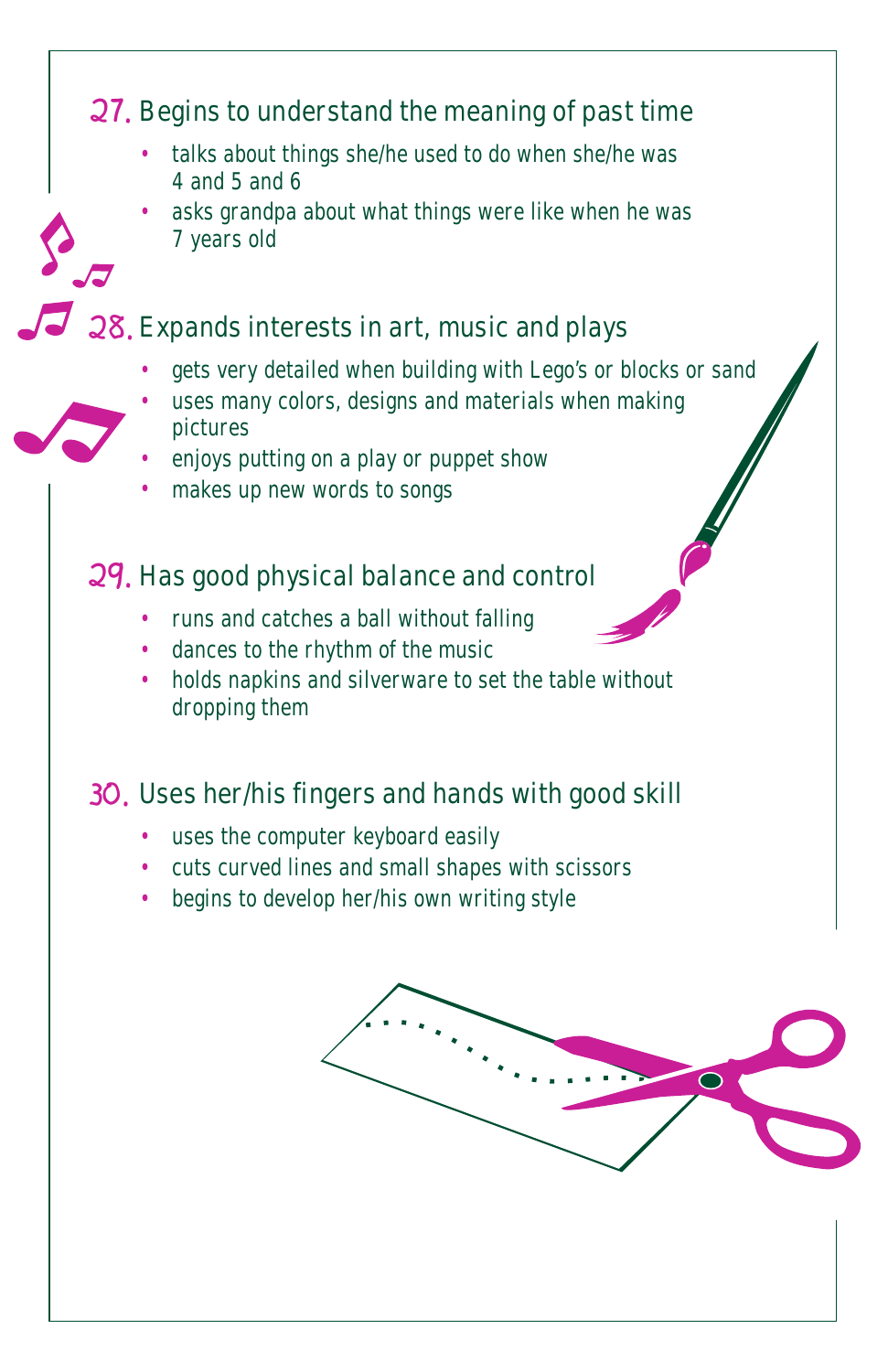### During the 7th year, a child ...

- 1. Likes to investigate and is eager to learn
- 2. Wants to make her/his own choices
- 3. Can pay attention to an activity over a longer period of time
- 4. Works and plays well in a group
- 5. Discusses how to solve problems
- 6. Is willing to be responsible
- 7. Adjusts well to new situations
- 8. Listens to and thinks about what others are saying
- 9. Speaks with meaning and understanding
- 10. Uses language for many different reasons
- 11. Likes to listen to stories being read or to read alone
- 12. Reads for many different reasons
- 13. Uses a variety of strategies to become a better reader
- 14. Uses writing for many reasons
- 15. Pays attention to spelling
- 16. Knows that a story should have some kind of order
- 17. Understands reading and writing numbers
- 18. Uses pictures to solve math problems
- 19. Sees patterns in numbers
- 20. Enjoys collecting and recording information
- 21. Notices small differences in sights, sounds, and smells
- 22. Closely examines living and non-living things
- 23. Wants to conduct and talk about scientific experiments
- 24. Asks many detailed what and how questions
- 25. Sees the need for people to rely on one another
- 26. Notices differences in people
- 27. Begins to understand the meaning of past time
- 28. Expands interests in art, music and plays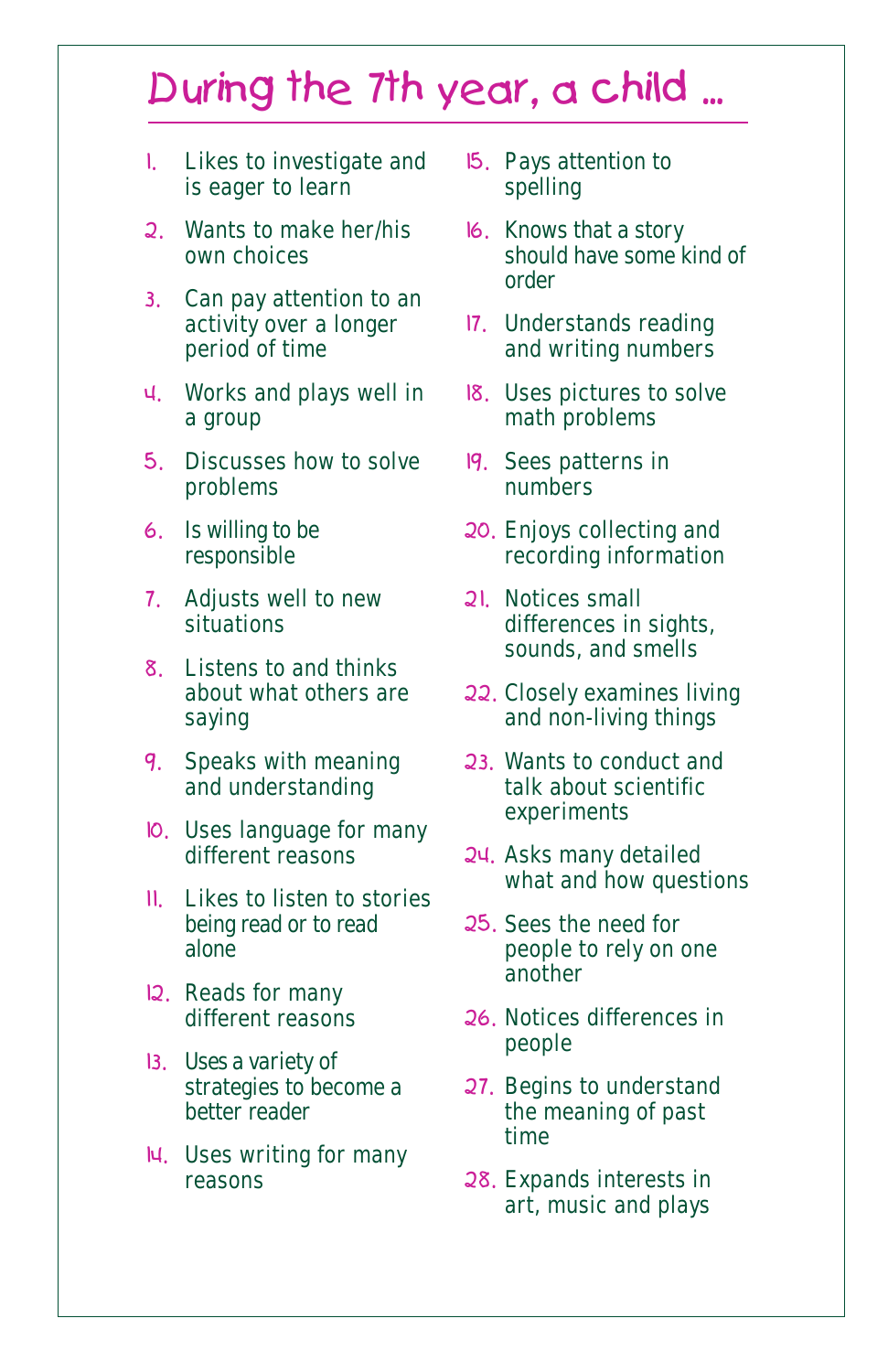## Use this guide to help.

Remember that some children will be able to do all of these things and more. Other children may be able to do many of the things listed but not be able to do others. Use this guide to help you observe your seven-year-old. If you have questions about your child, speak to your pediatrician or a school teacher.